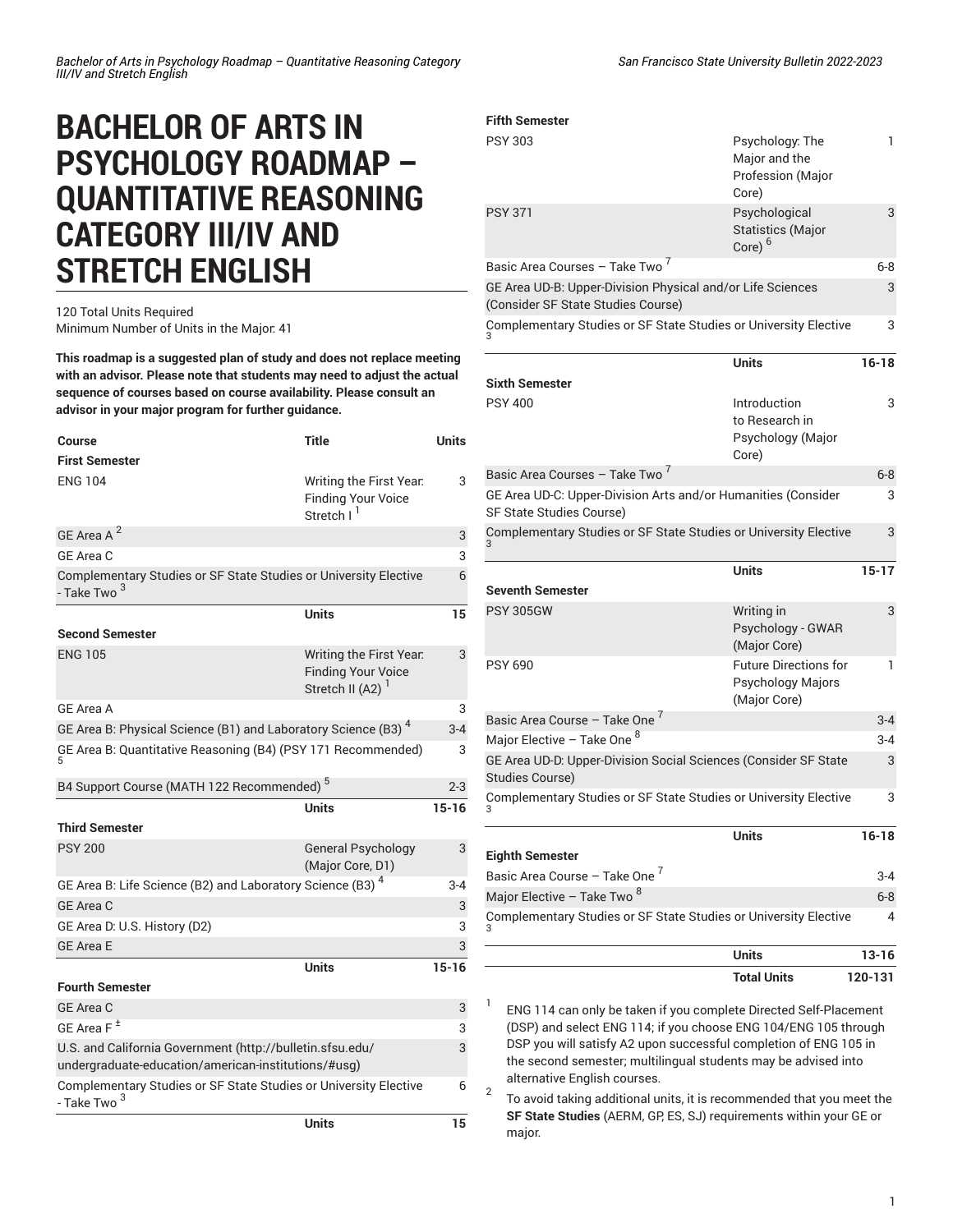7

## 3 **Complementary Studies**

Bachelor of Arts students must complete at least 12 units of Complementary Studies from courses with a prefix other than PSY, and not cross-listed with PSY. (Note: Students may not use an alternate prefix that is cross-listed with the primary prefix for the major.)

Students who complete two majors or a major and a minor automatically complete the Complementary Studies requirement. Additional ways to complete Complementary Studies for students in the Psychology major include 12 units of languages other than English, 12 units from an approved Study Abroad program, 12 units from partial completion of a certificate, or 12 units from any combination of courses in Anthropology, Biology, Child and Adolescent Development, Criminal Justice Studies, Computer Science, Counseling, Education, Ethnic Studies, Philosophy, and Sociology, or a coherent group of courses approved by a major advisor as complementary to the major. All of the units must be separate from units counted in the major. Courses that fulfill the complementary studies requirement may be lower or upper-division units, resident or transfer units, or units taken in approved study abroad programs. Consult with your major advisor for assistance. Students who have earned AA-T or AA-S degrees may use courses from community colleges to fulfill the Complementary Studies requirement provided the course has a prefix other than Psychology. Students should consult with a major advisor about how transfer units and/or SF State units can best be applied to this requirement in order to ensure degree completion within 60 units.

- 4 Consider taking a class combined with a laboratory or a separate lab to fulfill B3 if not already satisfied.
- 5 To determine the best B4 course option, students should complete the online advising activity at [mathadvising.sfsu.edu](https://mathadvising.sfsu.edu/) ([https://](https://mathadvising.sfsu.edu/) [mathadvising.sfsu.edu/\)](https://mathadvising.sfsu.edu/). Questions? Contact Gator [Smart](https://gatorsmartstart.sfsu.edu/) Start. ([https://gatorsmartstart.sfsu.edu/\)](https://gatorsmartstart.sfsu.edu/)
- 6 Students should not take Basic Area 1 courses in the same semester that they are taking PSY 371.

**Basic Area Courses (18-21 units)** Choose two courses from each of the following Areas: • Area 1: Basic Psychological Processes (6 units) PSY 432 Cognitive Development: Language, Thinking, and Perception (3 units) PSY 490 Introduction to Data Science for Psychology (3 units) PSY 491 Learning (3 units) PSY 492 Perception (3 units) PSY 493 Motivation (3 units) PSY 494 Cognitive Psychology (3 units) PSY 495 The Psychology of Human Memory (3 units) PSY 498 Cognitive Neuroscience: Psychological Models (3 units) PSY 531 Psycholinguistics (3 units) PSY 581 Physiological Psychology I (3 units) PSY 582 Physiological Psychology II (3 units) • Area 2: Psychological Development and Individual Differences (6-7 units) PSY 430 Adolescent Psychology (3 units) PSY 431 Developmental Psychology (3 units)\* PSY 433 Social, Emotional, and Personality Development (3 units) PSY 434 The Psychology of Aging (3 units) PSY 435 Behavior Problems of Children (3 units) (UD-D) PSY 436/SXS 436 The Development of Femaleness and Maleness (4 units) (UD-D) PSY 442 Health Psychology (3 units) PSY 451 Theories of Personality (3 units) PSY 452 Abnormal Psychology: Minor Variants of Personality (3 units) PSY 521 Introduction to Clinical Psychology (3 units) • Area 3: Social, Cultural. Organizational and Community Contexts (6-8 units) PSY 440 Social Psychology (3 units) PSY 441 The Psychology of the Family (3 units) PSY 455 Cross-Cultural Perspectives in Psychology (3 units) PSY 456/SXS 456 Psychology of Human Sexual Behavior (3 units) PSY 461 Introduction to Industrial/Organizational Psychology (3 units) PSY 462 Personnel Psychology (3 units) PSY 463 Human Factors (3 units) PSY 464 Psychology of Career Pursuit (3 units) PSY 465 The Psychology of Work-Life Stress (3 units) PSY 466 Training and Development in Organizations (3 units) PSY 472 Introduction to Legal Psychology (3 units) PSY 474 Psychology of Social Justice (3 units) (SJ) PSY 475 Psychology of Policing (3 units) PSY 525 Community Psychology (3 units) PSY 540 Decision Making: A Perspective from Social Psychology (3 units) PSY 547 Social Conflict and Conflict Resolution (3 units) PSY 558 Field Services Seminar (2 units) and PSY 559 Psychological Field Service (1-3 units) PSY 645 Group Processes (3 units)